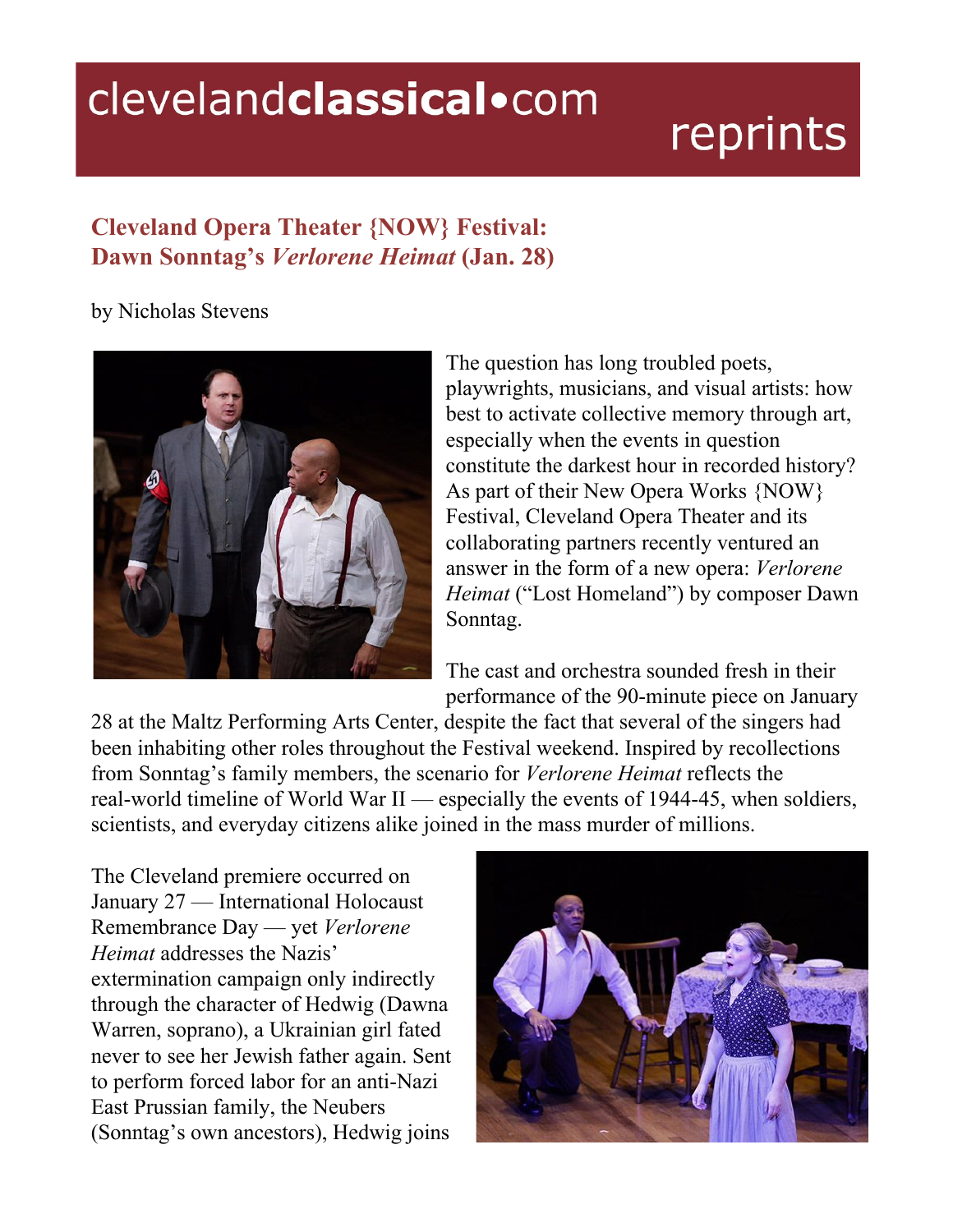the women of the family in fleeing the coming Soviet invasion.

August Neuber (Brian Johnson, baritone), family patriarch and deposed mayor of the village of Schoenberg, deploys to the front on the orders of local Nazi party chief Herr Schultz (Timothy Culver, tenor), though he is miraculously reunited with his wife Elise (Rebecca Freshwater, soprano) and daughters Christa and Katja (Polina Kornyushenko and Maya Ciurcel). Hedwig, who runs off with prisoner of war Damien (Ethan Burck, tenor), meets a grim fate.



In a concluding scene set in 2012, the now-elderly Christa (Olga Druzhinina, in a speaking role) remembers her childhood and conjures a fantasy in which Hedwig lives to adulthood. The mass tragedy of the title — that of fleeing families like the Neubers, caught between the intimidation of the Nazis at home and the incursion of the Soviets from abroad — accesses a greater horror: the fact that millions more never enjoyed the sort of happy ending that Christa imagines for her Ukrainian friend.



Bass Jason Budd radiated authority in sermons and messages of reproach as the village Pastor. Calling on his flock to stand against injustice, he seemed to break the fourth wall often — especially on the subject of refugees from war. Warren and Burck made for compelling young lovers as Hedwig and Damien, and Johnson sang the part of August with obvious emotional investment. Freshwater remained strong